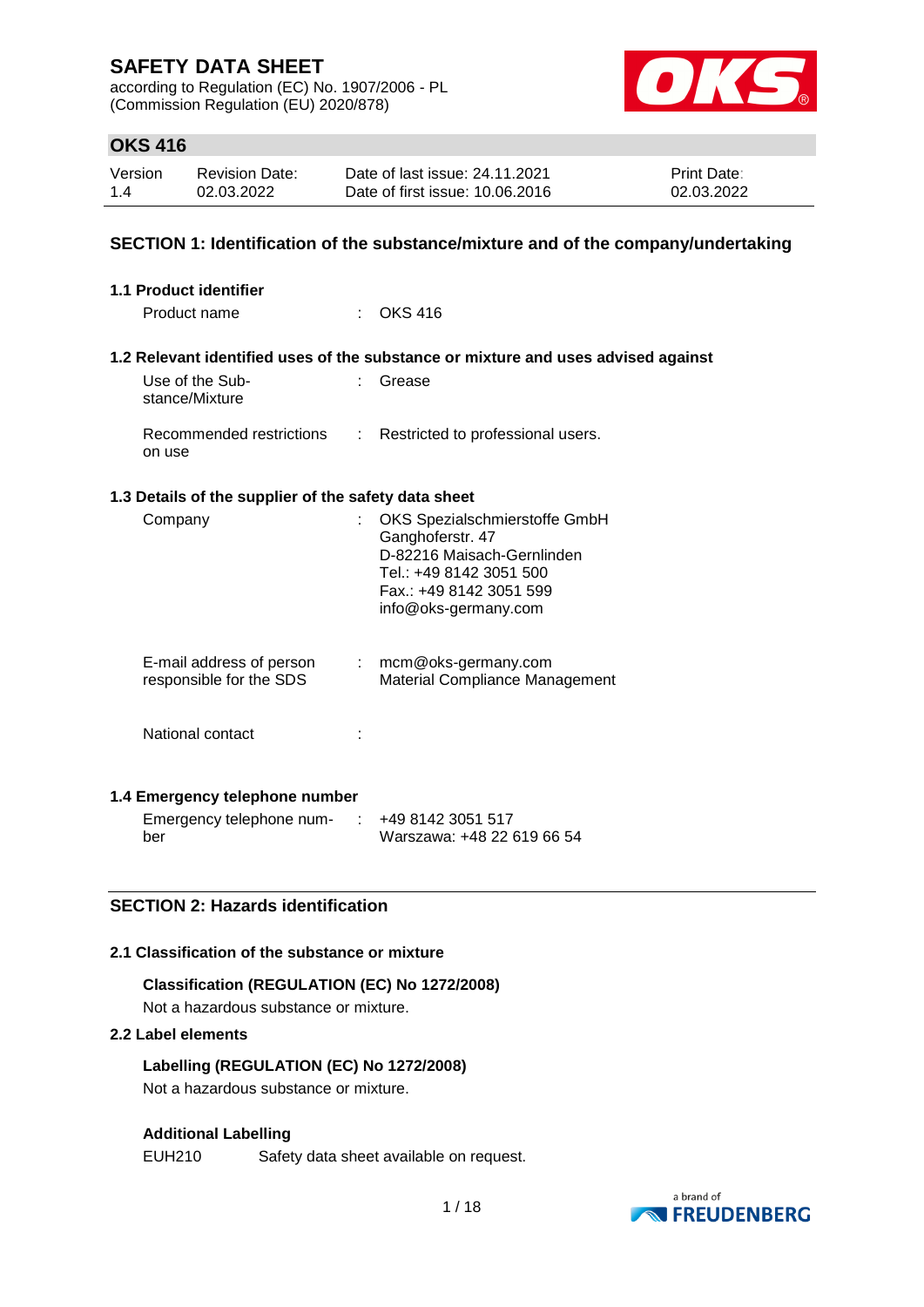according to Regulation (EC) No. 1907/2006 - PL (Commission Regulation (EU) 2020/878)



## **OKS 416**

| Version | Revision Date: | Date of last issue: 24.11.2021  | <b>Print Date:</b> |
|---------|----------------|---------------------------------|--------------------|
| 1.4     | 02.03.2022     | Date of first issue: 10.06.2016 | 02.03.2022         |

### **2.3 Other hazards**

This substance/mixture contains no components considered to be either persistent, bioaccumulative and toxic (PBT), or very persistent and very bioaccumulative (vPvB) at levels of 0.1% or higher.

Ecological information: The substance/mixture does not contain components considered to have endocrine disrupting properties according to REACH Article 57(f) or Commission Delegated regulation (EU) 2017/2100 or Commission Regulation (EU) 2018/605 at levels of 0.1% or higher.

Toxicological information: The substance/mixture does not contain components considered to have endocrine disrupting properties according to REACH Article 57(f) or Commission Delegated regulation (EU) 2017/2100 or Commission Regulation (EU) 2018/605 at levels of 0.1% or higher.

## **SECTION 3: Composition/information on ingredients**

#### **3.2 Mixtures**

Chemical nature : ester oil

Mineral oil. lithium soap

#### **Components**

| Chemical name          | CAS-No.                    | Classification    | specific concen- | Concentration |
|------------------------|----------------------------|-------------------|------------------|---------------|
|                        | EC-No.                     |                   | tration limit    | (% w/w)       |
|                        |                            |                   | M-Factor         |               |
|                        | Index-No.                  |                   | <b>Notes</b>     |               |
|                        | <b>Registration number</b> |                   | Acute toxicity   |               |
|                        |                            |                   | estimate         |               |
| 1,3,4-Thiadiazolidine- |                            | Aquatic Chronic3; |                  | $>= 1 - 2.5$  |
| 2,5-dithione, reaction | 939-692-2                  | H412              |                  |               |
| products with hydro-   |                            |                   |                  |               |
| gen peroxide and tert- |                            |                   |                  |               |
| dodecanethiol          | 01-2119983498-16-          |                   |                  |               |
|                        | <b>XXXX</b>                |                   |                  |               |
|                        |                            |                   |                  |               |

For explanation of abbreviations see section 16.

## **SECTION 4: First aid measures**

#### **4.1 Description of first aid measures**

If inhaled : Remove person to fresh air. If signs/symptoms continue, get medical attention. Keep patient warm and at rest. If breathing is irregular or stopped, administer artificial respiration.

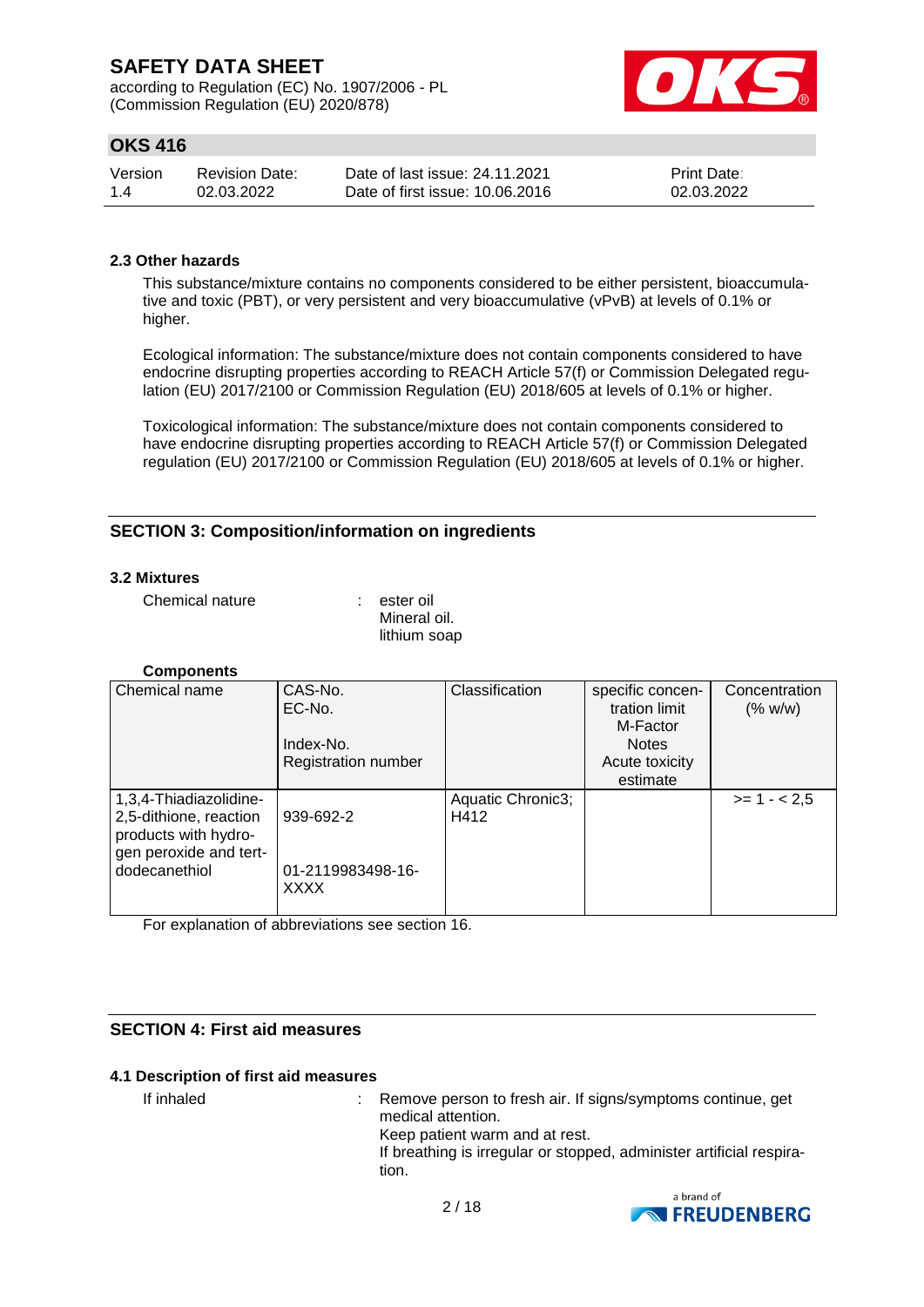according to Regulation (EC) No. 1907/2006 - PL (Commission Regulation (EU) 2020/878)



## **OKS 416**

| Version<br>1.4 | <b>Revision Date:</b><br>02.03.2022 |  | Date of last issue: 24.11.2021<br>Date of first issue: 10.06.2016                                                                                  |  | Print Date:<br>02.03.2022 |  |
|----------------|-------------------------------------|--|----------------------------------------------------------------------------------------------------------------------------------------------------|--|---------------------------|--|
|                | In case of skin contact             |  | : Remove contaminated clothing. If irritation develops, get med-                                                                                   |  |                           |  |
|                |                                     |  | ical attention.<br>Wash off with soap and water.                                                                                                   |  |                           |  |
|                | In case of eye contact              |  | : Rinse immediately with plenty of water, also under the eyelids,<br>for at least 10 minutes.<br>If eye irritation persists, consult a specialist. |  |                           |  |
|                | If swallowed                        |  | Move the victim to fresh air.<br>Do not induce vomiting without medical advice.                                                                    |  |                           |  |
|                |                                     |  | 4.2 Most important symptoms and effects, both acute and delayed                                                                                    |  |                           |  |
|                | Symptoms                            |  | : No information available.                                                                                                                        |  |                           |  |
|                | <b>Risks</b>                        |  | None known.                                                                                                                                        |  |                           |  |
|                |                                     |  | 4.3 Indication of any immediate medical attention and special treatment needed                                                                     |  |                           |  |
|                | Treatment                           |  | No information available.                                                                                                                          |  |                           |  |

# **SECTION 5: Firefighting measures**

#### **5.1 Extinguishing media**

| Suitable extinguishing media      | Use water spray, alcohol-resistant foam, dry chemical or car-<br>bon dioxide. |
|-----------------------------------|-------------------------------------------------------------------------------|
| Unsuitable extinguishing<br>media | : High volume water jet                                                       |

### **5.2 Special hazards arising from the substance or mixture**

| Hazardous combustion prod- : Carbon oxides |                       |
|--------------------------------------------|-----------------------|
| ucts                                       | Nitrogen oxides (NOx) |
|                                            | Sulphur oxides        |
|                                            | Metal oxides          |

#### **5.3 Advice for firefighters**

| Special protective equipment<br>for firefighters |  | In the event of fire, wear self-contained breathing apparatus.<br>Use personal protective equipment. Exposure to decomposi-<br>tion products may be a hazard to health. |  |
|--------------------------------------------------|--|-------------------------------------------------------------------------------------------------------------------------------------------------------------------------|--|
| Further information                              |  | : Standard procedure for chemical fires.                                                                                                                                |  |

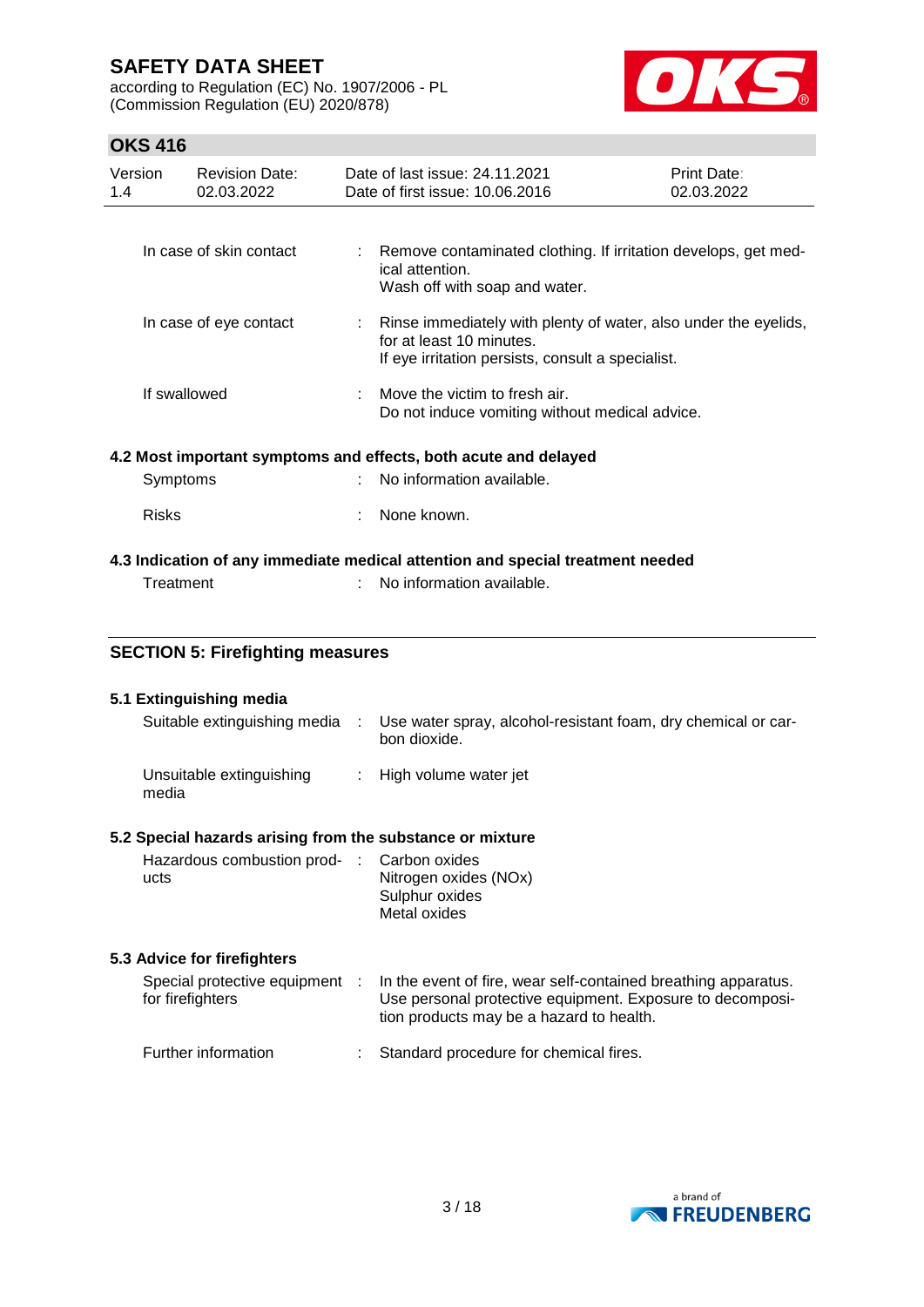according to Regulation (EC) No. 1907/2006 - PL (Commission Regulation (EU) 2020/878)



## **OKS 416**

| Version | <b>Revision Date:</b> | Date of last issue: 24.11.2021  | <b>Print Date:</b> |
|---------|-----------------------|---------------------------------|--------------------|
| 1.4     | 02.03.2022            | Date of first issue: 10.06.2016 | 02.03.2022         |

#### **SECTION 6: Accidental release measures**

#### **6.1 Personal precautions, protective equipment and emergency procedures**

| Personal precautions | Evacuate personnel to safe areas.<br>Use the indicated respiratory protection if the occupational<br>exposure limit is exceeded and/or in case of product release<br>(dust).<br>Do not breathe vapours, aerosols.<br>Refer to protective measures listed in sections 7 and 8. |
|----------------------|-------------------------------------------------------------------------------------------------------------------------------------------------------------------------------------------------------------------------------------------------------------------------------|
|                      |                                                                                                                                                                                                                                                                               |

### **6.2 Environmental precautions**

#### **6.3 Methods and material for containment and cleaning up**

| Methods for cleaning up | Clean up promptly by sweeping or vacuum.          |
|-------------------------|---------------------------------------------------|
|                         | Keep in suitable, closed containers for disposal. |

#### **6.4 Reference to other sections**

For personal protection see section 8.

### **SECTION 7: Handling and storage**

| 7.1 Precautions for safe handling                |                  |                                                                                                                                                                                                                                                                                                                                |
|--------------------------------------------------|------------------|--------------------------------------------------------------------------------------------------------------------------------------------------------------------------------------------------------------------------------------------------------------------------------------------------------------------------------|
| Advice on safe handling                          | t.               | For personal protection see section 8.<br>Smoking, eating and drinking should be prohibited in the ap-<br>plication area.<br>Wash hands and face before breaks and immediately after<br>handling the product.                                                                                                                  |
| Hygiene measures                                 |                  | : Wash face, hands and any exposed skin thoroughly after<br>handling.                                                                                                                                                                                                                                                          |
|                                                  |                  | 7.2 Conditions for safe storage, including any incompatibilities                                                                                                                                                                                                                                                               |
| Requirements for storage<br>areas and containers | $\mathbb{Z}^n$ . | Store in original container. Keep container closed when not in<br>use. Keep in a dry, cool and well-ventilated place. Containers<br>which are opened must be carefully resealed and kept upright<br>to prevent leakage. Store in accordance with the particular<br>national regulations. Keep in properly labelled containers. |
| 7.3 Specific end use(s)<br>Specific use(s)       |                  | Specific instructions for handling, not required.                                                                                                                                                                                                                                                                              |
|                                                  |                  |                                                                                                                                                                                                                                                                                                                                |

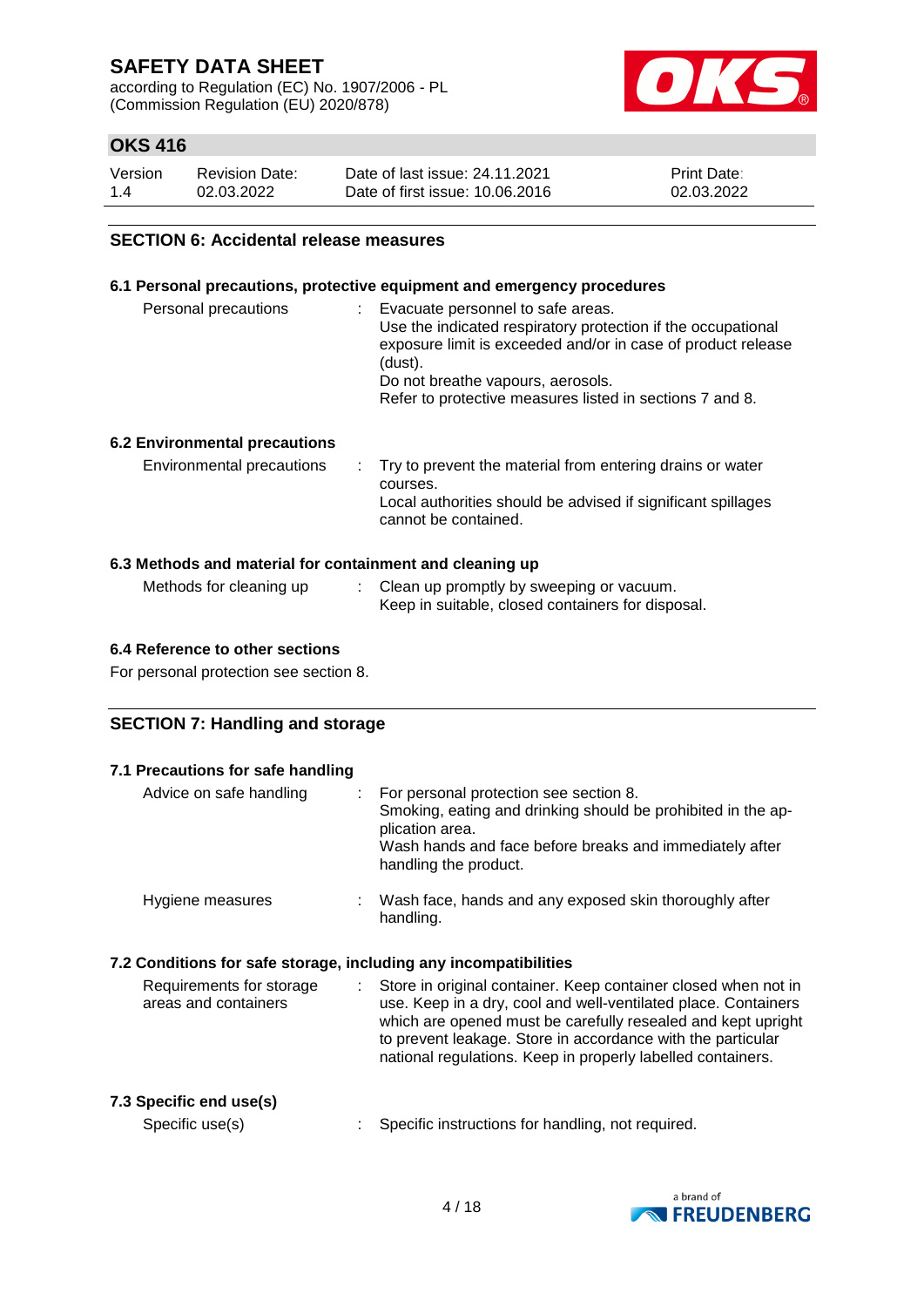according to Regulation (EC) No. 1907/2006 - PL (Commission Regulation (EU) 2020/878)



## **OKS 416**

| Version | <b>Revision Date:</b> | Date of last issue: 24.11.2021  | <b>Print Date:</b> |
|---------|-----------------------|---------------------------------|--------------------|
| 1.4     | 02.03.2022            | Date of first issue: 10.06.2016 | 02.03.2022         |

### **SECTION 8: Exposure controls/personal protection**

#### **8.1 Control parameters**

Contains no substances with occupational exposure limit values.

#### **Derived No Effect Level (DNEL) according to Regulation (EC) No. 1907/2006:**

| Substance name                                                                                                      | End Use        | Exposure routes | Potential health ef-<br>fects | Value                |
|---------------------------------------------------------------------------------------------------------------------|----------------|-----------------|-------------------------------|----------------------|
| White mineral oil (pe-<br>troleum)                                                                                  | <b>Workers</b> | Inhalation      | Long-term systemic<br>effects | 160 mg/m3            |
|                                                                                                                     | Workers        | Skin contact    | Long-term systemic<br>effects | $220$ mg/kg          |
| 1,3,4-Thiadiazolidine-<br>2,5-dithione, reaction<br>products with hydro-<br>gen peroxide and tert-<br>dodecanethiol | Workers        | Inhalation      | Long-term systemic<br>effects | 4,408 mg/m3          |
|                                                                                                                     | Workers        | Skin contact    | Long-term systemic<br>effects | 6,25 mg/kg<br>bw/day |

### **Predicted No Effect Concentration (PNEC) according to Regulation (EC) No. 1907/2006:**

| Substance name                    | <b>Environmental Compartment</b>          | Value         |
|-----------------------------------|-------------------------------------------|---------------|
| bis(2-ethylhexyl) sebacate        | Soil                                      | 0,865 mg/kg   |
| distillates (petroleum), solvent- | Oral                                      | 9,33 mg/kg    |
| dewaxed heavy paraffinic          |                                           |               |
| 1,3,4-Thiadiazolidine-2,5-        | Fresh water                               | $0,041$ mg/l  |
| dithione, reaction products with  |                                           |               |
| hydrogen peroxide and tert-       |                                           |               |
| dodecanethiol                     |                                           |               |
|                                   | Marine water                              | $0,0041$ mg/l |
|                                   | Intermittent use/release                  | $0,41$ mg/l   |
|                                   | Microbiological Activity in Sewage Treat- | 8000 mg/l     |
|                                   | ment Systems                              |               |
|                                   | Fresh water sediment                      | 380,62 mg/kg  |
|                                   | Marine sediment                           | 38,06 mg/kg   |
|                                   | Soil                                      | 308,98 mg/kg  |
|                                   | Oral                                      | 6,67 mg/kg    |

#### **8.2 Exposure controls**

#### **Engineering measures**

none

#### **Personal protective equipment**

Eye protection : Safety glasses with side-shields

#### Hand protection

| Material           | Nitrile rubber |
|--------------------|----------------|
| Break through time | $: > 10$ min   |
| Protective index   | : Class 1      |

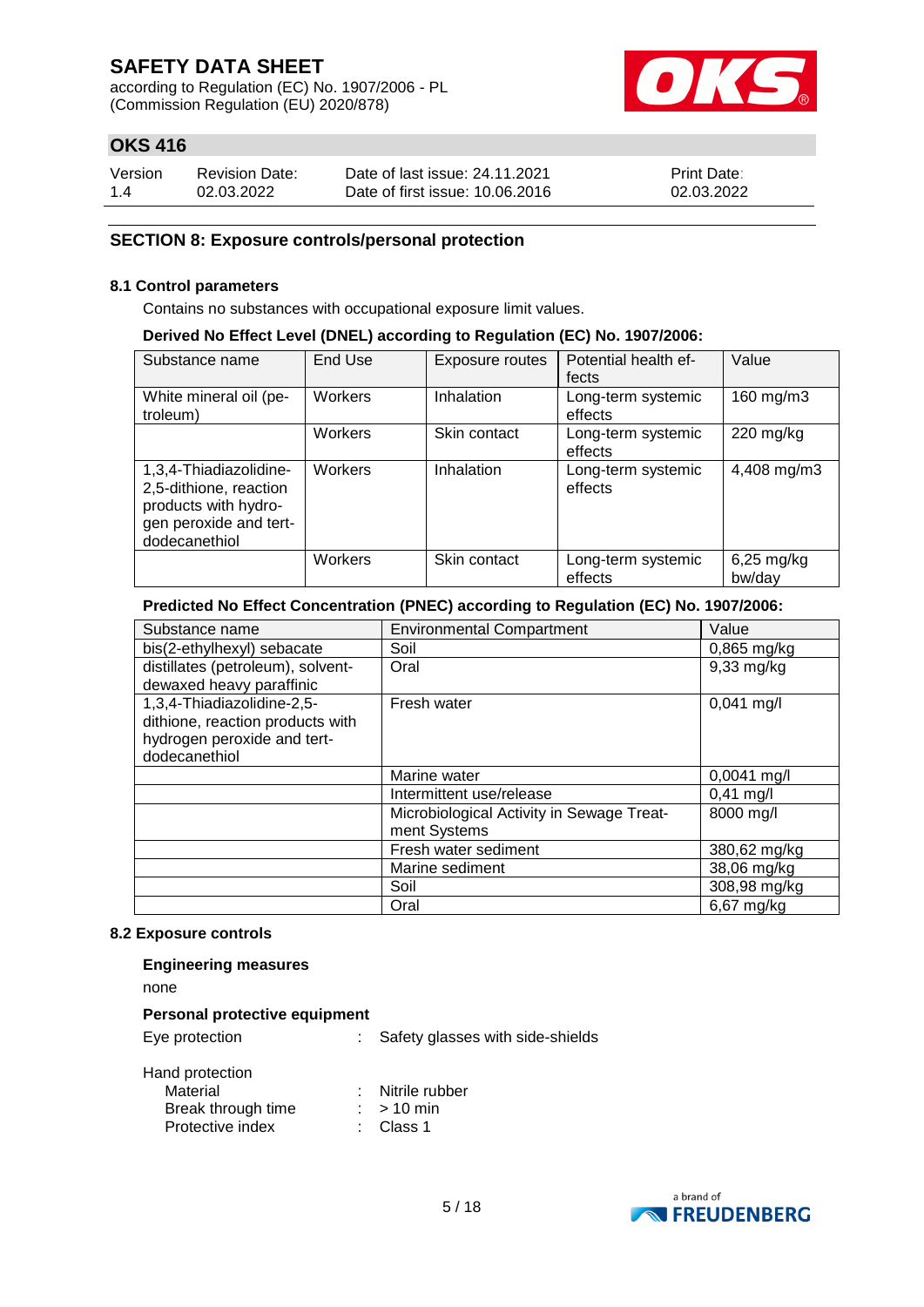according to Regulation (EC) No. 1907/2006 - PL (Commission Regulation (EU) 2020/878)



## **OKS 416**

| Version<br>1.4 | <b>Revision Date:</b><br>02.03.2022 | Date of last issue: 24.11.2021<br>Date of first issue: 10.06.2016                                                                                                                                                                                                                                                                                                            | Print Date:<br>02.03.2022 |
|----------------|-------------------------------------|------------------------------------------------------------------------------------------------------------------------------------------------------------------------------------------------------------------------------------------------------------------------------------------------------------------------------------------------------------------------------|---------------------------|
|                | Remarks                             | For prolonged or repeated contact use protective gloves. The<br>break through time depends amongst other things on the<br>material, the thickness and the type of glove and therefore<br>has to be measured for each case.<br>The selected protective gloves have to satisfy the specifica-<br>tions of Regulation (EU) 2016/425 and the standard EN 374<br>derived from it. |                           |
|                | Respiratory protection              | Not required; except in case of aerosol formation.                                                                                                                                                                                                                                                                                                                           |                           |
|                | Filter type                         | Filter type P                                                                                                                                                                                                                                                                                                                                                                |                           |
|                | Protective measures                 | The type of protective equipment must be selected according<br>to the concentration and amount of the dangerous substance<br>at the specific workplace.<br>Choose body protection in relation to its type, to the concen-<br>tration and amount of dangerous substances, and to the spe-<br>cific work-place.                                                                |                           |

## **SECTION 9: Physical and chemical properties**

### **9.1 Information on basic physical and chemical properties**

| Physical state                                      |    | paste                     |
|-----------------------------------------------------|----|---------------------------|
| Colour                                              | ÷  | yellow                    |
| Odour                                               |    | characteristic            |
| <b>Odour Threshold</b>                              |    | No data available         |
|                                                     |    |                           |
| Melting point/range                                 | t. | No data available         |
| Boiling point/boiling range                         |    | No data available         |
| Flammability (solid, gas)                           | t. | <b>Combustible Solids</b> |
| Upper explosion limit / Upper<br>flammability limit | ÷  | No data available         |
| Lower explosion limit / Lower<br>flammability limit | t. | No data available         |
| Flash point                                         | ÷. | Not applicable            |
| Auto-ignition temperature                           |    | No data available         |
| Decomposition temperature<br>Decomposition tempera- |    | No data available         |

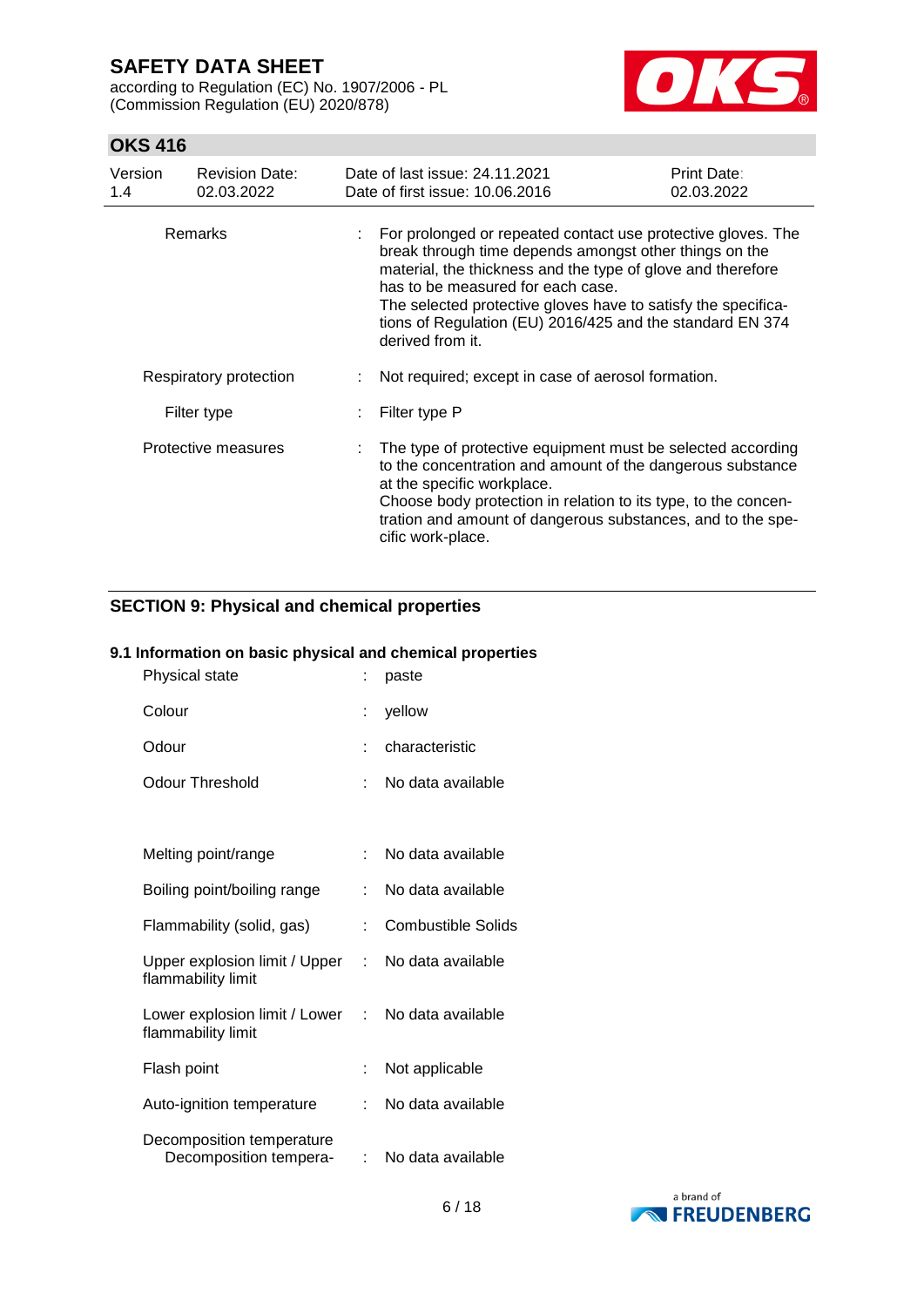according to Regulation (EC) No. 1907/2006 - PL (Commission Regulation (EU) 2020/878)



## **OKS 416**

| Version<br>1.4 |                         | <b>Revision Date:</b><br>02.03.2022        |   | Date of last issue: 24.11.2021<br>Date of first issue: 10.06.2016    | Print Date:<br>02.03.2022 |
|----------------|-------------------------|--------------------------------------------|---|----------------------------------------------------------------------|---------------------------|
|                | ture                    |                                            |   |                                                                      |                           |
|                | pH                      |                                            | ÷ | Not applicable<br>substance/mixture is non-soluble (in water)        |                           |
|                | Viscosity               |                                            |   |                                                                      |                           |
|                |                         | Viscosity, dynamic                         | ÷ | No data available                                                    |                           |
|                |                         | Viscosity, kinematic                       |   | Not applicable                                                       |                           |
|                |                         | Solubility(ies)<br>Water solubility        | ÷ | insoluble                                                            |                           |
|                |                         | Solubility in other solvents               | ÷ | No data available                                                    |                           |
|                |                         | Partition coefficient: n-<br>octanol/water | ÷ | No data available                                                    |                           |
|                |                         | Vapour pressure                            |   | < 0,001 hPa (20 °C)                                                  |                           |
|                |                         | Relative density                           |   | 0,88(20 °C)<br>Reference substance: Water<br>The value is calculated |                           |
|                | Density                 |                                            | ÷ | 0,88 g/cm3<br>(20 °C)                                                |                           |
|                |                         | <b>Bulk density</b>                        | ÷ | No data available                                                    |                           |
|                | Relative vapour density |                                            | ÷ | No data available                                                    |                           |
|                |                         | 9.2 Other information                      |   |                                                                      |                           |
|                | <b>Explosives</b>       |                                            |   | Not explosive                                                        |                           |
|                |                         | Oxidizing properties                       |   | No data available                                                    |                           |
|                | Self-ignition           |                                            |   | No data available                                                    |                           |
|                |                         | Evaporation rate                           |   | No data available                                                    |                           |
|                |                         | Sublimation point                          |   | No data available                                                    |                           |

## **SECTION 10: Stability and reactivity**

#### **10.1 Reactivity**

No hazards to be specially mentioned.

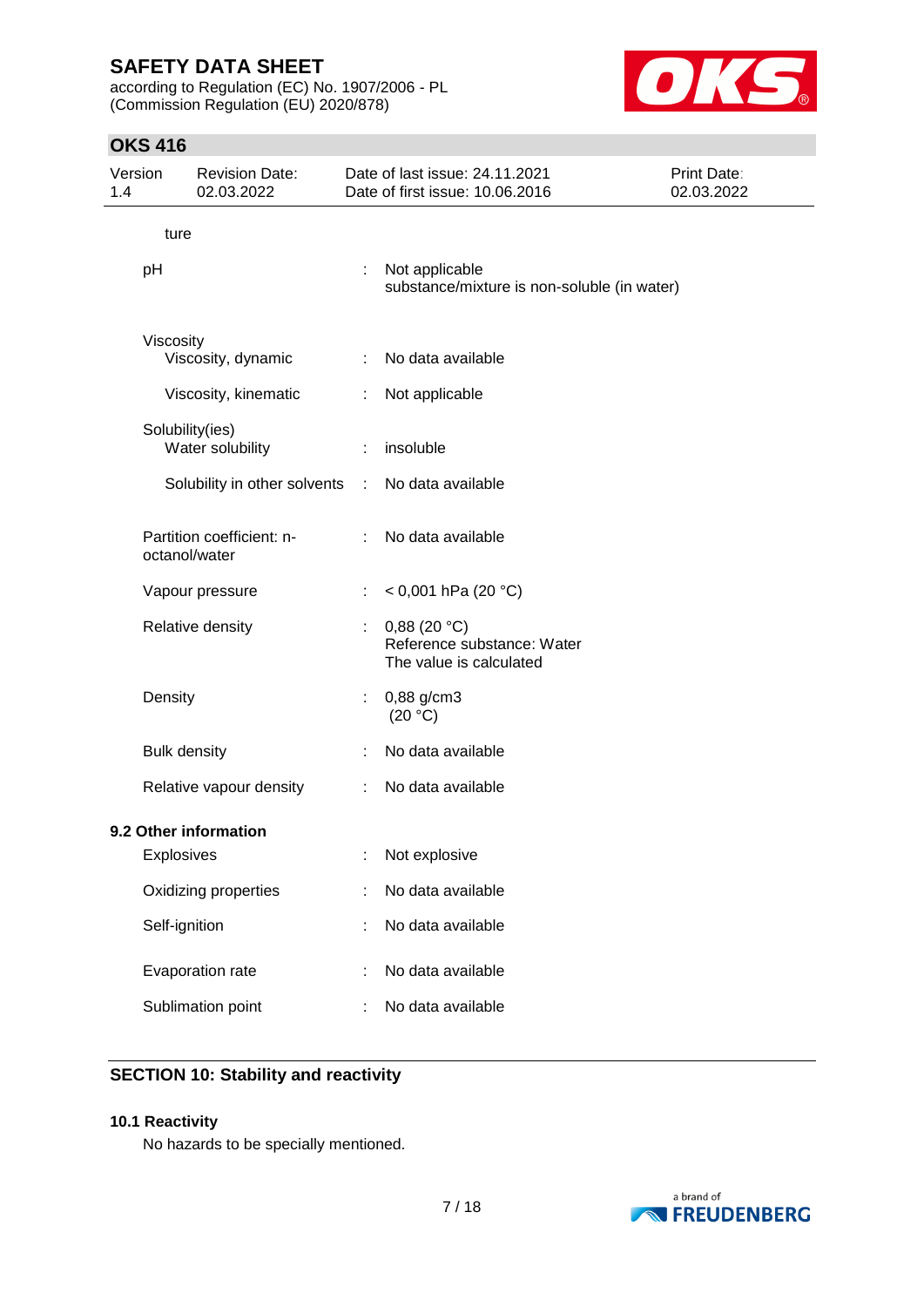according to Regulation (EC) No. 1907/2006 - PL (Commission Regulation (EU) 2020/878)



## **OKS 416**

| Version | Revision Date: | Date of last issue: 24.11.2021  | <b>Print Date:</b> |
|---------|----------------|---------------------------------|--------------------|
| 1.4     | 02.03.2022     | Date of first issue: 10.06.2016 | 02.03.2022         |

#### **10.2 Chemical stability**

Stable under normal conditions.

#### **10.3 Possibility of hazardous reactions**

| Hazardous reactions |  | No dangerous reaction known under conditions of normal use. |
|---------------------|--|-------------------------------------------------------------|
|                     |  |                                                             |

### **10.4 Conditions to avoid**

Conditions to avoid : No conditions to be specially mentioned.

### **10.5 Incompatible materials**

Materials to avoid : No materials to be especially mentioned.

### **10.6 Hazardous decomposition products**

No decomposition if stored and applied as directed.

## **SECTION 11: Toxicological information**

### **11.1 Information on hazard classes as defined in Regulation (EC) No 1272/2008**

### **Acute toxicity**

**Product:**

| Acute oral toxicity       | Remarks: This information is not available.   |
|---------------------------|-----------------------------------------------|
| Acute inhalation toxicity | : Remarks: This information is not available. |
| Acute dermal toxicity     | : Remarks: This information is not available. |

### **Components:**

#### **1,3,4-Thiadiazolidine-2,5-dithione, reaction products with hydrogen peroxide and tertdodecanethiol:**

| Acute oral toxicity       | : LD50 (Rat): $>$ 5.000 mg/kg<br>Method: OECD Test Guideline 401                                                                                                                                                                                                                                                                                                                                                                    |
|---------------------------|-------------------------------------------------------------------------------------------------------------------------------------------------------------------------------------------------------------------------------------------------------------------------------------------------------------------------------------------------------------------------------------------------------------------------------------|
| Acute inhalation toxicity | : $LC50$ (Rat): $> 2,75$ mg/l<br>Exposure time: 4 h<br>Test atmosphere: vapour<br>Method: OECD Test Guideline 403<br>Assessment: The substance or mixture has no acute inhala-<br>tion toxicity<br>Remarks: An LC50/inhalation/4h/rat could not be determined<br>because no mortality of rats was observed at the maximum<br>achievable concentration.<br>Information given is based on data obtained from similar sub-<br>stances. |
| Acute dermal toxicity     | : LD50 (Rat): $> 2.000$ mg/kg<br>Method: OECD Test Guideline 402                                                                                                                                                                                                                                                                                                                                                                    |

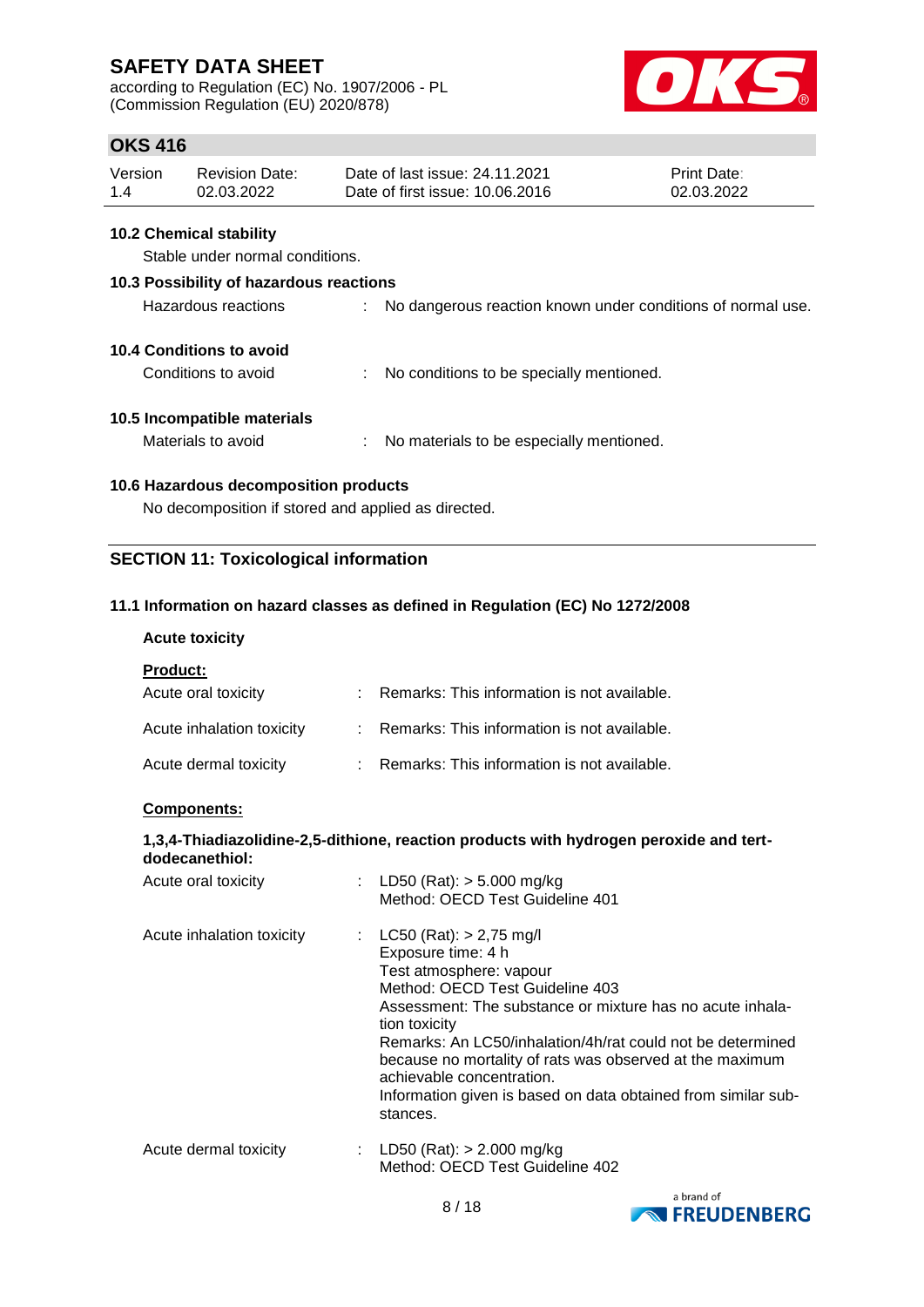according to Regulation (EC) No. 1907/2006 - PL (Commission Regulation (EU) 2020/878)



## **OKS 416**

| Version<br>1.4   | <b>Revision Date:</b><br>02.03.2022      | Date of last issue: 24.11.2021<br>Date of first issue: 10.06.2016                                                                                        | Print Date:<br>02.03.2022 |
|------------------|------------------------------------------|----------------------------------------------------------------------------------------------------------------------------------------------------------|---------------------------|
|                  |                                          | Assessment: The substance or mixture has no acute dermal<br>toxicity<br>Remarks: Information given is based on data obtained from<br>similar substances. |                           |
|                  | <b>Skin corrosion/irritation</b>         |                                                                                                                                                          |                           |
| Product:         |                                          |                                                                                                                                                          |                           |
| <b>Remarks</b>   |                                          | This information is not available.                                                                                                                       |                           |
|                  | <b>Components:</b>                       |                                                                                                                                                          |                           |
|                  | dodecanethiol:                           | 1,3,4-Thiadiazolidine-2,5-dithione, reaction products with hydrogen peroxide and tert-                                                                   |                           |
| <b>Species</b>   |                                          | Rabbit                                                                                                                                                   |                           |
|                  | Assessment                               | No skin irritation                                                                                                                                       |                           |
| Method           |                                          | <b>OECD Test Guideline 404</b>                                                                                                                           |                           |
| Result           |                                          | No skin irritation                                                                                                                                       |                           |
|                  | Serious eye damage/eye irritation        |                                                                                                                                                          |                           |
| <b>Product:</b>  |                                          |                                                                                                                                                          |                           |
| Remarks          |                                          | This information is not available.                                                                                                                       |                           |
|                  | Components:                              |                                                                                                                                                          |                           |
|                  | dodecanethiol:                           | 1,3,4-Thiadiazolidine-2,5-dithione, reaction products with hydrogen peroxide and tert-                                                                   |                           |
| <b>Species</b>   |                                          | Rabbit                                                                                                                                                   |                           |
|                  | Assessment                               | No eye irritation                                                                                                                                        |                           |
| Method           |                                          | OECD Test Guideline 405                                                                                                                                  |                           |
| Result           |                                          | No eye irritation                                                                                                                                        |                           |
|                  | <b>Respiratory or skin sensitisation</b> |                                                                                                                                                          |                           |
| Product:         |                                          |                                                                                                                                                          |                           |
| <b>Remarks</b>   |                                          | This information is not available.                                                                                                                       |                           |
|                  | Components:                              |                                                                                                                                                          |                           |
|                  | dodecanethiol:                           | 1,3,4-Thiadiazolidine-2,5-dithione, reaction products with hydrogen peroxide and tert-                                                                   |                           |
| <b>Test Type</b> |                                          | <b>Buehler Test</b>                                                                                                                                      |                           |
| Species          |                                          | Guinea pig                                                                                                                                               |                           |
|                  | Assessment                               | Did not cause sensitisation on laboratory animals.                                                                                                       |                           |
| Method           |                                          | <b>OECD Test Guideline 406</b>                                                                                                                           |                           |
| Result           |                                          | Did not cause sensitisation on laboratory animals.                                                                                                       |                           |
|                  |                                          |                                                                                                                                                          |                           |

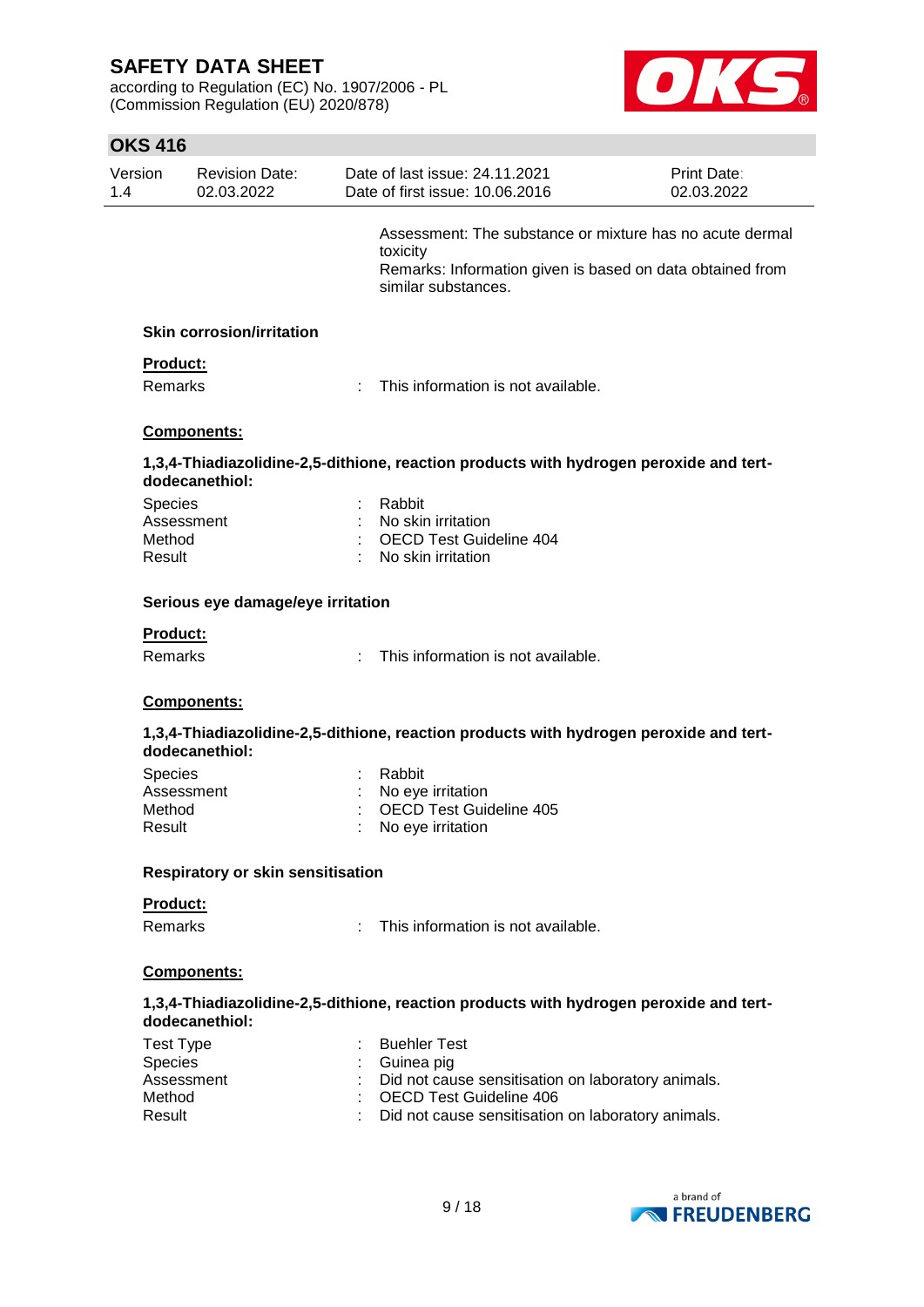according to Regulation (EC) No. 1907/2006 - PL (Commission Regulation (EU) 2020/878)



## **OKS 416**

| Version<br>1.4  | <b>Revision Date:</b><br>02.03.2022    |    | Date of last issue: 24.11.2021<br>Date of first issue: 10.06.2016                                                                                                                                                                                                                                           | <b>Print Date:</b><br>02.03.2022 |
|-----------------|----------------------------------------|----|-------------------------------------------------------------------------------------------------------------------------------------------------------------------------------------------------------------------------------------------------------------------------------------------------------------|----------------------------------|
|                 | <b>Germ cell mutagenicity</b>          |    |                                                                                                                                                                                                                                                                                                             |                                  |
| <b>Product:</b> |                                        |    |                                                                                                                                                                                                                                                                                                             |                                  |
|                 | Genotoxicity in vitro                  |    | : Remarks: No data available                                                                                                                                                                                                                                                                                |                                  |
|                 | Genotoxicity in vivo                   |    | : Remarks: No data available                                                                                                                                                                                                                                                                                |                                  |
|                 | Components:                            |    |                                                                                                                                                                                                                                                                                                             |                                  |
|                 | dodecanethiol:                         |    | 1,3,4-Thiadiazolidine-2,5-dithione, reaction products with hydrogen peroxide and tert-                                                                                                                                                                                                                      |                                  |
|                 | Genotoxicity in vitro                  |    | Test Type: In vitro mammalian cell gene mutation test<br>Test system: Chinese hamster fibroblasts<br>Metabolic activation: with and without metabolic activation<br>Method: OECD Test Guideline 473<br>Result: negative<br>Remarks: Information given is based on data obtained from<br>similar substances. |                                  |
|                 | Germ cell mutagenicity-As-<br>sessment | ÷. | Tests on bacterial or mammalian cell cultures did not show<br>mutagenic effects.                                                                                                                                                                                                                            |                                  |
|                 | Carcinogenicity                        |    |                                                                                                                                                                                                                                                                                                             |                                  |
| <b>Product:</b> |                                        |    |                                                                                                                                                                                                                                                                                                             |                                  |
| <b>Remarks</b>  |                                        |    | No data available                                                                                                                                                                                                                                                                                           |                                  |
|                 | Components:                            |    |                                                                                                                                                                                                                                                                                                             |                                  |
|                 | dodecanethiol:                         |    | 1,3,4-Thiadiazolidine-2,5-dithione, reaction products with hydrogen peroxide and tert-                                                                                                                                                                                                                      |                                  |
| ment            | Carcinogenicity - Assess-              |    | : Not classifiable as a human carcinogen.                                                                                                                                                                                                                                                                   |                                  |
|                 | <b>Reproductive toxicity</b>           |    |                                                                                                                                                                                                                                                                                                             |                                  |
| Product:        |                                        |    |                                                                                                                                                                                                                                                                                                             |                                  |
|                 | Effects on fertility                   |    | Remarks: No data available                                                                                                                                                                                                                                                                                  |                                  |
| ment            | Effects on foetal develop-             |    | : Remarks: No data available                                                                                                                                                                                                                                                                                |                                  |
|                 | Components:                            |    |                                                                                                                                                                                                                                                                                                             |                                  |
|                 | dodecanethiol:                         |    | 1,3,4-Thiadiazolidine-2,5-dithione, reaction products with hydrogen peroxide and tert-                                                                                                                                                                                                                      |                                  |
|                 | Effects on fertility                   |    | Species: Rat<br><b>Application Route: Oral</b><br>General Toxicity - Parent: NOAEL: 1.000 mg/kg body weight<br>General Toxicity F1: NOAEL: 1.000 mg/kg body weight                                                                                                                                          |                                  |
|                 |                                        |    |                                                                                                                                                                                                                                                                                                             | a brand of                       |

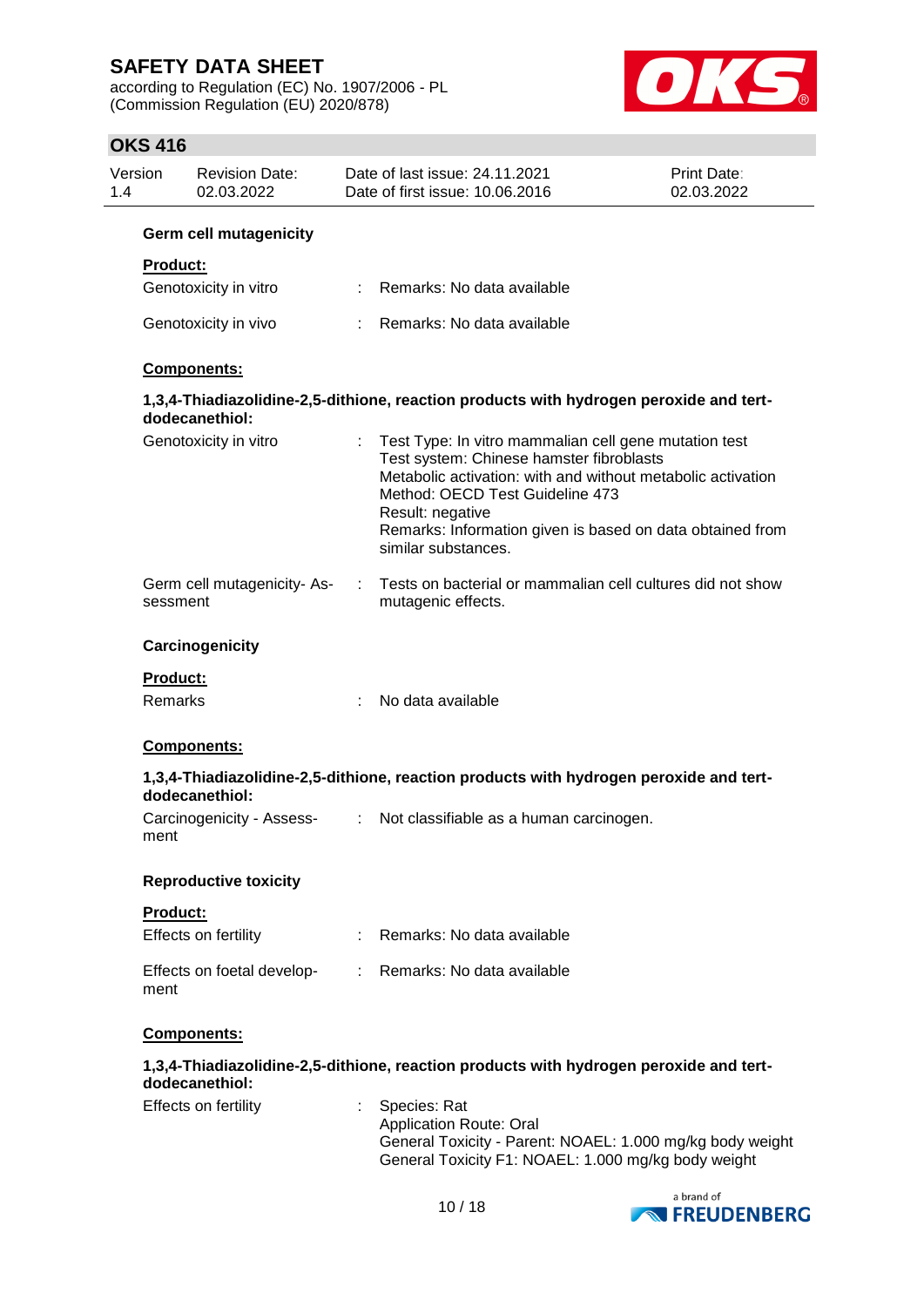according to Regulation (EC) No. 1907/2006 - PL (Commission Regulation (EU) 2020/878)



## **OKS 416**

| Version<br>1.4 |                                              | <b>Revision Date:</b><br>02.03.2022 | Date of last issue: 24.11.2021<br>Date of first issue: 10.06.2016                                                                       | Print Date:<br>02.03.2022 |  |
|----------------|----------------------------------------------|-------------------------------------|-----------------------------------------------------------------------------------------------------------------------------------------|---------------------------|--|
|                |                                              |                                     | Method: OECD Test Guideline 421<br>Remarks: Information given is based on data obtained from<br>similar substances.                     |                           |  |
|                |                                              | Reproductive toxicity - As-         | $: -$ Fertility -                                                                                                                       |                           |  |
|                | sessment                                     |                                     | No toxicity to reproduction<br>- Teratogenicity -                                                                                       |                           |  |
|                |                                              |                                     | Animal testing did not show any effects on foetal develop-<br>ment.                                                                     |                           |  |
|                |                                              | <b>STOT - single exposure</b>       |                                                                                                                                         |                           |  |
|                |                                              | Components:                         |                                                                                                                                         |                           |  |
|                |                                              | dodecanethiol:                      | 1,3,4-Thiadiazolidine-2,5-dithione, reaction products with hydrogen peroxide and tert-                                                  |                           |  |
|                | Assessment                                   |                                     | : The substance or mixture is not classified as specific target<br>organ toxicant, single exposure.                                     |                           |  |
|                |                                              | <b>STOT - repeated exposure</b>     |                                                                                                                                         |                           |  |
|                |                                              | Components:                         |                                                                                                                                         |                           |  |
|                |                                              | dodecanethiol:                      | 1,3,4-Thiadiazolidine-2,5-dithione, reaction products with hydrogen peroxide and tert-                                                  |                           |  |
|                | Assessment                                   |                                     | : The substance or mixture is not classified as specific target<br>organ toxicant, repeated exposure.                                   |                           |  |
|                |                                              | <b>Repeated dose toxicity</b>       |                                                                                                                                         |                           |  |
|                | Product:                                     |                                     |                                                                                                                                         |                           |  |
|                | Remarks                                      |                                     | This information is not available.                                                                                                      |                           |  |
|                |                                              | Components:                         |                                                                                                                                         |                           |  |
|                |                                              | dodecanethiol:                      | 1,3,4-Thiadiazolidine-2,5-dithione, reaction products with hydrogen peroxide and tert-                                                  |                           |  |
|                | Species<br><b>NOAEL</b><br>Method<br>Remarks | <b>Application Route</b>            | Rat<br>250 mg/kg<br>Oral<br><b>OECD Test Guideline 421</b><br>Information given is based on data obtained from similar sub-<br>stances. |                           |  |
|                |                                              | <b>Aspiration toxicity</b>          |                                                                                                                                         |                           |  |

### **Product:**

This information is not available.

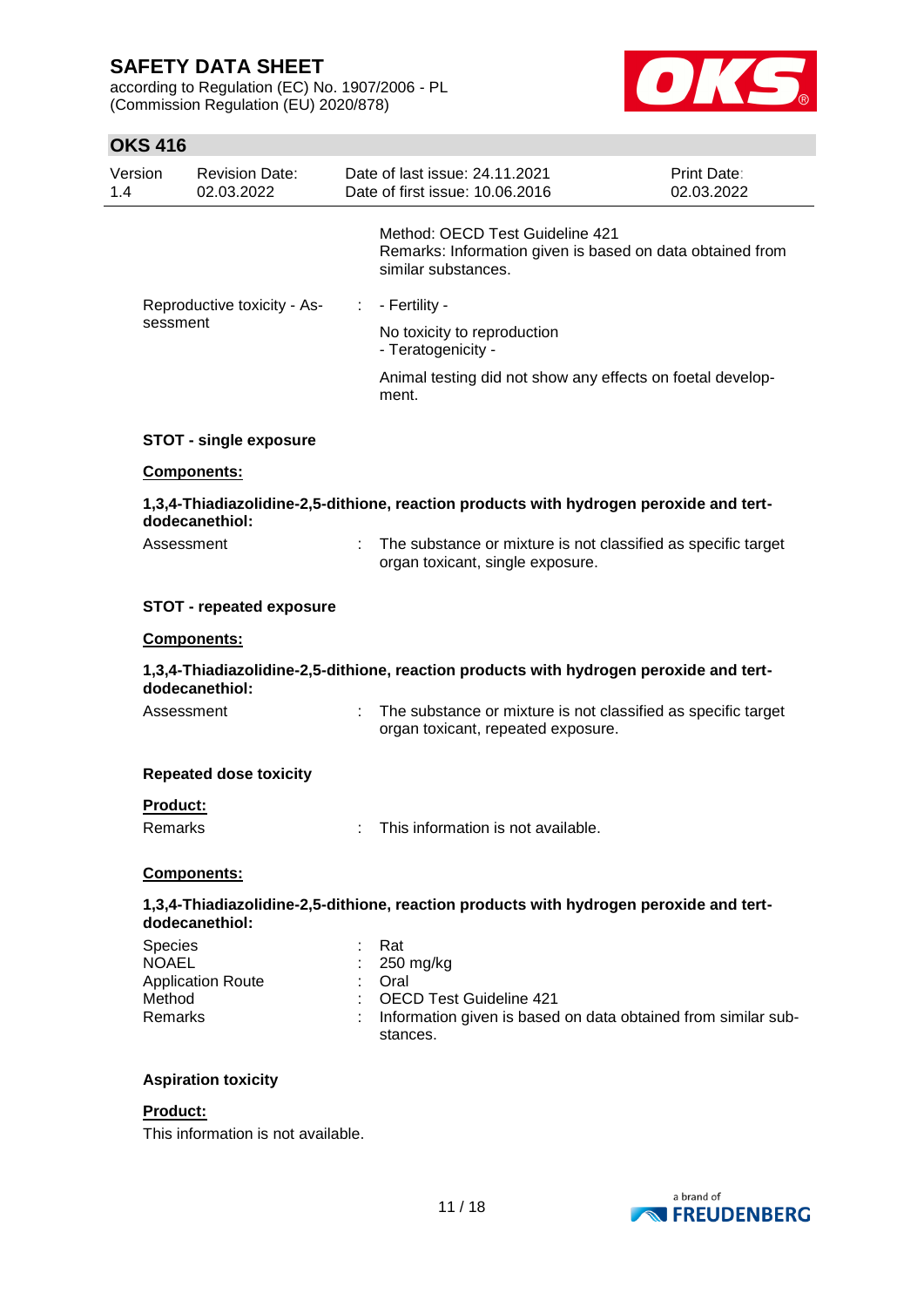according to Regulation (EC) No. 1907/2006 - PL (Commission Regulation (EU) 2020/878)



## **OKS 416**

| Version | <b>Revision Date:</b> | Date of last issue: 24.11.2021  | <b>Print Date:</b> |
|---------|-----------------------|---------------------------------|--------------------|
| 1.4     | 02.03.2022            | Date of first issue: 10.06.2016 | 02.03.2022         |

#### **11.2 Information on other hazards**

## **Endocrine disrupting properties**

## **Product:**

| Assessment                 | The substance/mixture does not contain components consid-<br>ered to have endocrine disrupting properties according to<br>REACH Article 57(f) or Commission Delegated regulation<br>(EU) 2017/2100 or Commission Regulation (EU) 2018/605 at<br>levels of 0.1% or higher. |
|----------------------------|---------------------------------------------------------------------------------------------------------------------------------------------------------------------------------------------------------------------------------------------------------------------------|
| <b>Further information</b> |                                                                                                                                                                                                                                                                           |
| <b>Product:</b>            |                                                                                                                                                                                                                                                                           |
| <b>Remarks</b>             | Information given is based on data on the components and<br>the toxicology of similar products.                                                                                                                                                                           |

## **SECTION 12: Ecological information**

#### **12.1 Toxicity**

| <b>Product:</b>                                                                     |   |                              |
|-------------------------------------------------------------------------------------|---|------------------------------|
| Toxicity to fish                                                                    | ٠ | Remarks: No data available   |
| Toxicity to daphnia and other : Remarks: No data available<br>aquatic invertebrates |   |                              |
| Toxicity to algae/aquatic<br>plants                                                 |   | : Remarks: No data available |
| Toxicity to microorganisms                                                          |   | Remarks: No data available   |
| <b>Components:</b>                                                                  |   |                              |

#### **1,3,4-Thiadiazolidine-2,5-dithione, reaction products with hydrogen peroxide and tertdodecanethiol:**

| Toxicity to fish                                       |    | LC50 (Pimephales promelas (fathead minnow)): $> 1.000$ mg/l<br>Exposure time: 96 h                                                                            |
|--------------------------------------------------------|----|---------------------------------------------------------------------------------------------------------------------------------------------------------------|
| Toxicity to daphnia and other<br>aquatic invertebrates | ÷. | EC50 (Daphnia magna (Water flea)): 41 mg/l<br>Exposure time: 48 h<br>Method: OECD Test Guideline 202                                                          |
| Toxicity to algae/aquatic<br>plants                    |    | EC50 (Pseudokirchneriella subcapitata (green algae)): > 100<br>mq/l<br>Exposure time: 72 h<br>Test Type: Growth inhibition<br>Method: OECD Test Guideline 201 |

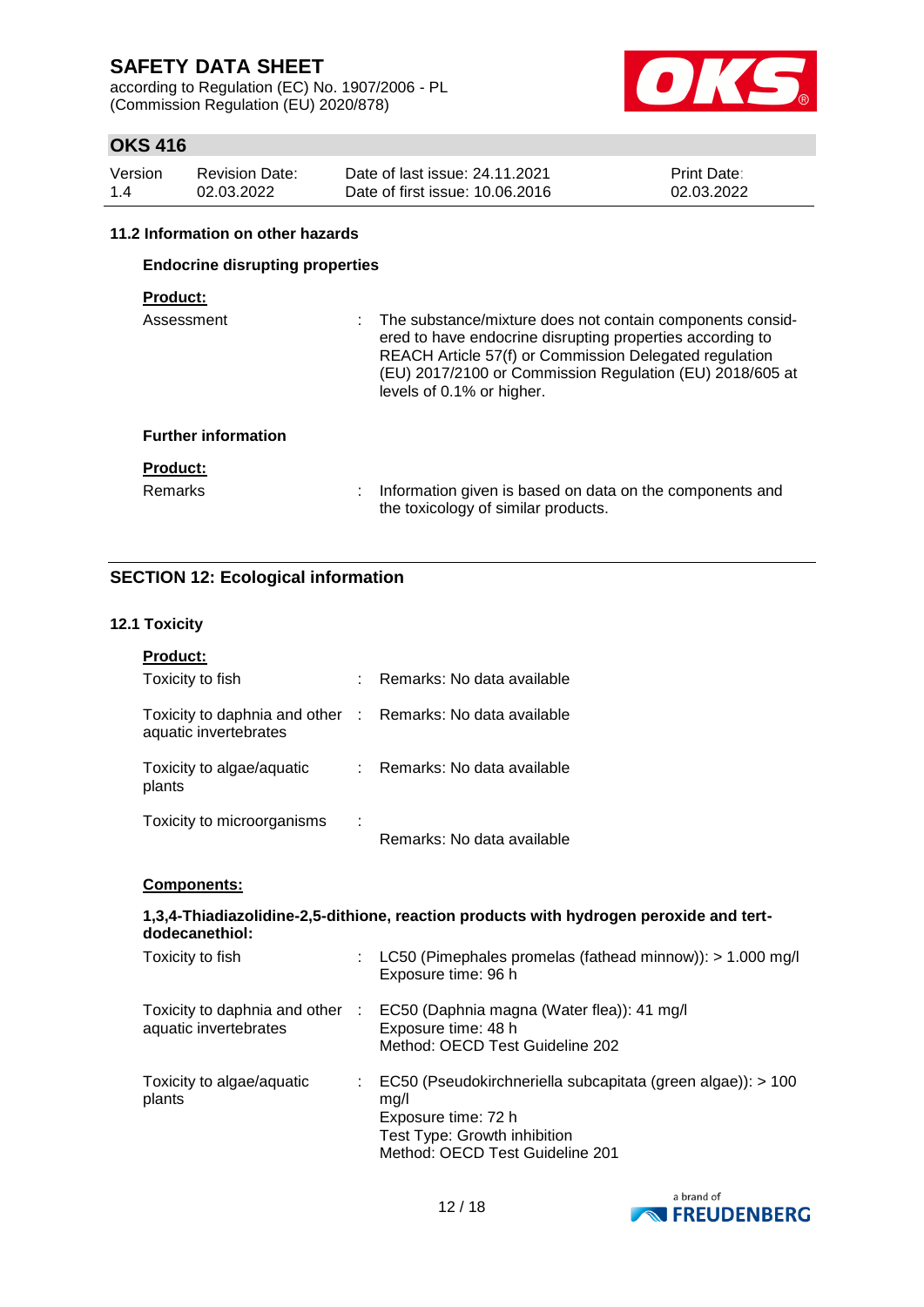according to Regulation (EC) No. 1907/2006 - PL (Commission Regulation (EU) 2020/878)



# **OKS 416**

|                | טוד טווע                                   |                                     |    |                                                                                                                                                                                                                         |                           |
|----------------|--------------------------------------------|-------------------------------------|----|-------------------------------------------------------------------------------------------------------------------------------------------------------------------------------------------------------------------------|---------------------------|
| Version<br>1.4 |                                            | <b>Revision Date:</b><br>02.03.2022 |    | Date of last issue: 24.11.2021<br>Date of first issue: 10.06.2016                                                                                                                                                       | Print Date:<br>02.03.2022 |
|                |                                            | <b>Ecotoxicology Assessment</b>     |    |                                                                                                                                                                                                                         |                           |
|                | Acute aquatic toxicity                     |                                     | ÷. | Harmful to aquatic life.                                                                                                                                                                                                |                           |
|                | Chronic aquatic toxicity                   |                                     | t. | Harmful to aquatic life with long lasting effects.                                                                                                                                                                      |                           |
|                |                                            | 12.2 Persistence and degradability  |    |                                                                                                                                                                                                                         |                           |
|                | Product:                                   |                                     |    |                                                                                                                                                                                                                         |                           |
|                | Biodegradability                           |                                     |    | Remarks: No data available                                                                                                                                                                                              |                           |
|                | ity                                        |                                     |    | Physico-chemical removabil- : Remarks: No data available                                                                                                                                                                |                           |
|                | Components:                                |                                     |    |                                                                                                                                                                                                                         |                           |
|                | dodecanethiol:                             |                                     |    | 1,3,4-Thiadiazolidine-2,5-dithione, reaction products with hydrogen peroxide and tert-                                                                                                                                  |                           |
|                | Biodegradability                           |                                     |    | Test Type: Primary biodegradation<br>Inoculum: activated sludge<br>Result: Not readily biodegradable.<br>Biodegradation: 0 %<br>Exposure time: 28 d<br>Method: OECD Test Guideline 301C                                 |                           |
|                |                                            | 12.3 Bioaccumulative potential      |    |                                                                                                                                                                                                                         |                           |
|                | Product:                                   |                                     |    |                                                                                                                                                                                                                         |                           |
|                | Bioaccumulation                            |                                     |    | Remarks: This mixture contains no substance considered to<br>be persistent, bioaccumulating and toxic (PBT).<br>This mixture contains no substance considered to be very<br>persistent and very bioaccumulating (vPvB). |                           |
|                | <u>Components:</u>                         |                                     |    |                                                                                                                                                                                                                         |                           |
|                | dodecanethiol:                             |                                     |    | 1,3,4-Thiadiazolidine-2,5-dithione, reaction products with hydrogen peroxide and tert-                                                                                                                                  |                           |
|                | Bioaccumulation                            |                                     |    | Species: Fish<br>Bioconcentration factor (BCF): 3,16                                                                                                                                                                    |                           |
|                | Partition coefficient: n-<br>octanol/water |                                     |    | log Pow: 8 (20 °C)                                                                                                                                                                                                      |                           |
|                | 12.4 Mobility in soil                      |                                     |    |                                                                                                                                                                                                                         |                           |
|                | Product:                                   |                                     |    |                                                                                                                                                                                                                         |                           |
|                | Mobility                                   |                                     |    | Remarks: No data available                                                                                                                                                                                              |                           |
|                | mental compartments                        | Distribution among environ-         |    | Remarks: No data available                                                                                                                                                                                              |                           |
|                |                                            |                                     |    |                                                                                                                                                                                                                         |                           |

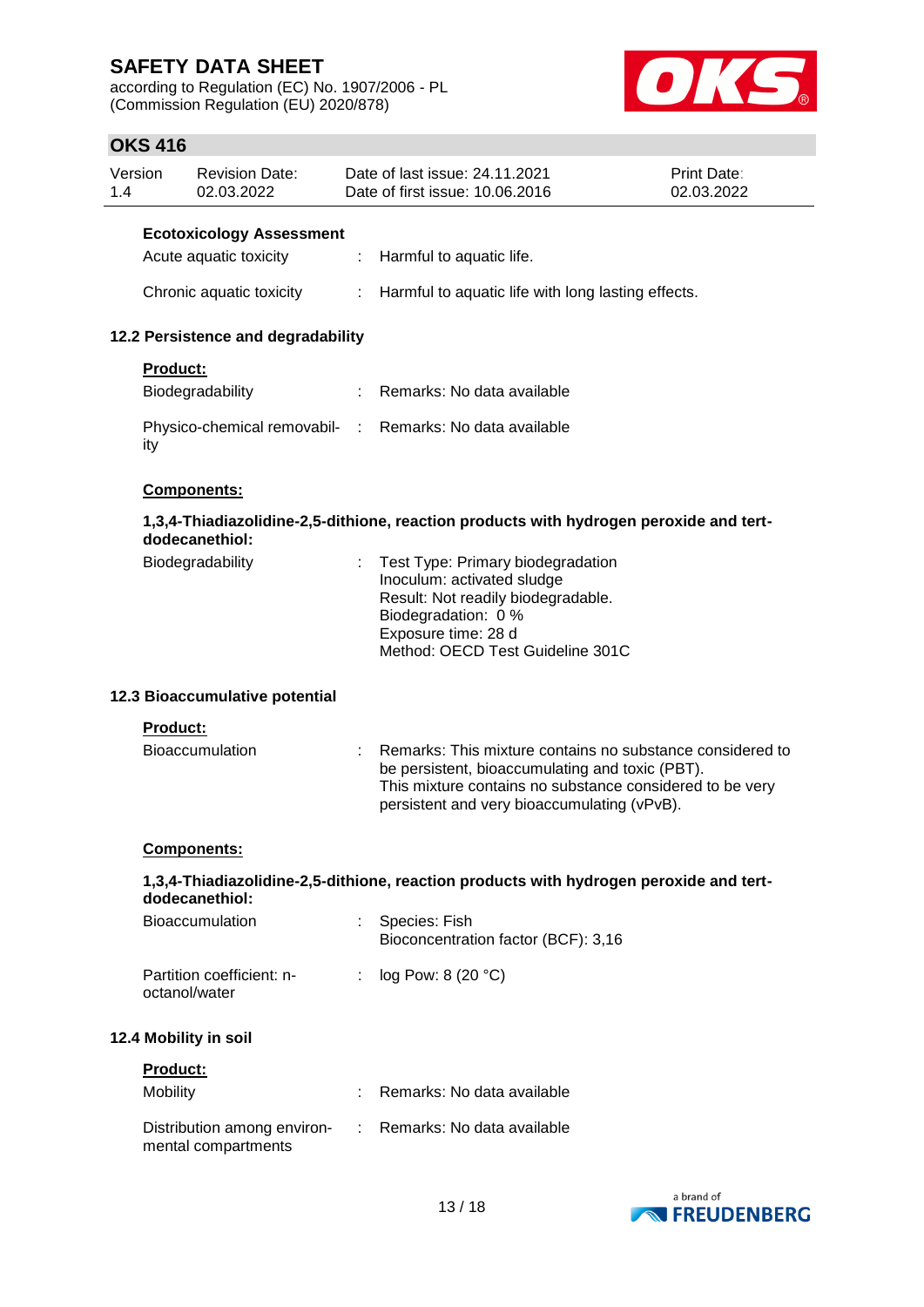according to Regulation (EC) No. 1907/2006 - PL (Commission Regulation (EU) 2020/878)



## **OKS 416**

| Version | Revision Date: | Date of last issue: 24.11.2021  | <b>Print Date:</b> |
|---------|----------------|---------------------------------|--------------------|
| 1.4     | 02.03.2022     | Date of first issue: 10.06.2016 | 02.03.2022         |

#### **12.5 Results of PBT and vPvB assessment**

#### **Product:**

Assessment : This substance/mixture contains no components considered to be either persistent, bioaccumulative and toxic (PBT), or very persistent and very bioaccumulative (vPvB) at levels of 0.1% or higher..

#### **12.6 Endocrine disrupting properties**

| Product: |  |  |  |  |
|----------|--|--|--|--|
|          |  |  |  |  |

Assessment : The substance/mixture does not contain components considered to have endocrine disrupting properties according to REACH Article 57(f) or Commission Delegated regulation (EU) 2017/2100 or Commission Regulation (EU) 2018/605 at levels of 0.1% or higher.

#### **12.7 Other adverse effects**

#### **Product:**

| Additional ecological infor- | No information on ecology is available. |
|------------------------------|-----------------------------------------|
| mation                       |                                         |

## **SECTION 13: Disposal considerations**

|            | 13.1 Waste treatment methods |   |                                                                                                                                                                        |
|------------|------------------------------|---|------------------------------------------------------------------------------------------------------------------------------------------------------------------------|
| Product    |                              | ÷ | The product should not be allowed to enter drains, water<br>courses or the soil.                                                                                       |
|            |                              |   | Waste codes should be assigned by the user based on the<br>application for which the product was used.                                                                 |
|            | Contaminated packaging       | ÷ | Packaging that is not properly emptied must be disposed of as<br>the unused product.<br>Dispose of waste product or used containers according to<br>local regulations. |
|            |                              |   | The following Waste Codes are only suggestions:                                                                                                                        |
| Waste Code |                              |   | used product, unused product<br>12 01 12*, spent waxes and fats                                                                                                        |
|            |                              |   | uncleaned packagings<br>15 01 10, packaging containing residues of or contaminated<br>by hazardous substances                                                          |

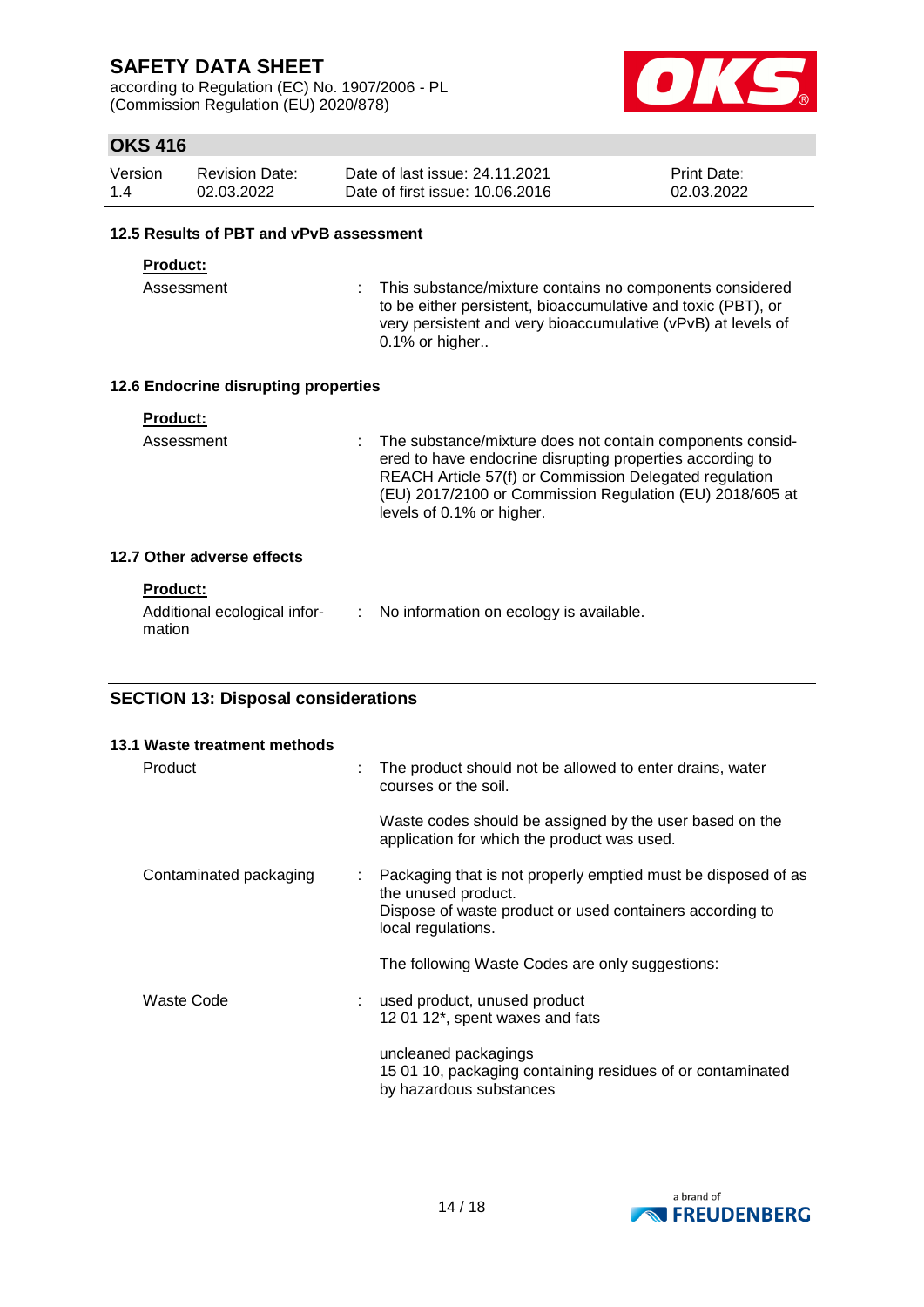according to Regulation (EC) No. 1907/2006 - PL (Commission Regulation (EU) 2020/878)



## **OKS 416**

| Version | <b>Revision Date:</b> | Date of last issue: 24.11.2021  | <b>Print Date:</b> |
|---------|-----------------------|---------------------------------|--------------------|
| 1.4     | 02.03.2022            | Date of first issue: 10.06.2016 | 02.03.2022         |

### **SECTION 14: Transport information**

### **14.1 UN number or ID number**

Not regulated as a dangerous good

#### **14.2 UN proper shipping name**

Not regulated as a dangerous good

#### **14.3 Transport hazard class(es)**

Not regulated as a dangerous good

#### **14.4 Packing group**

Not regulated as a dangerous good

### **14.5 Environmental hazards**

Not regulated as a dangerous good

### **14.6 Special precautions for user**

Not applicable

### **14.7 Maritime transport in bulk according to IMO instruments**

Remarks : Not applicable for product as supplied.

### **SECTION 15: Regulatory information**

#### **15.1 Safety, health and environmental regulations/legislation specific for the substance or mixture**

| REACH - Restrictions on the manufacture, placing on<br>the market and use of certain dangerous substances,<br>preparations and articles (Annex XVII) |    | : Not applicable                                                                                                               |
|------------------------------------------------------------------------------------------------------------------------------------------------------|----|--------------------------------------------------------------------------------------------------------------------------------|
| REACH - Candidate List of Substances of Very High<br>Concern for Authorisation (Article 59).                                                         | t. | This product does not contain sub-<br>stances of very high concern (Regu-<br>lation (EC) No 1907/2006 (REACH),<br>Article 57). |
| REACH - List of substances subject to authorisation<br>(Annex XIV)                                                                                   |    | Not applicable                                                                                                                 |
| Regulation (EC) No 1005/2009 on substances that de-<br>plete the ozone layer                                                                         |    | : Not applicable                                                                                                               |
| Regulation (EU) 2019/1021 on persistent organic pollu-<br>tants (recast)                                                                             |    | : Not applicable                                                                                                               |
| Regulation (EC) No 649/2012 of the European Parlia-<br>ment and the Council concerning the export and import<br>of dangerous chemicals               |    | : Not applicable                                                                                                               |
| Seveso III: Directive 2012/18/EU of the European :<br>Parliament and of the Council on the control of                                                |    | Not applicable                                                                                                                 |

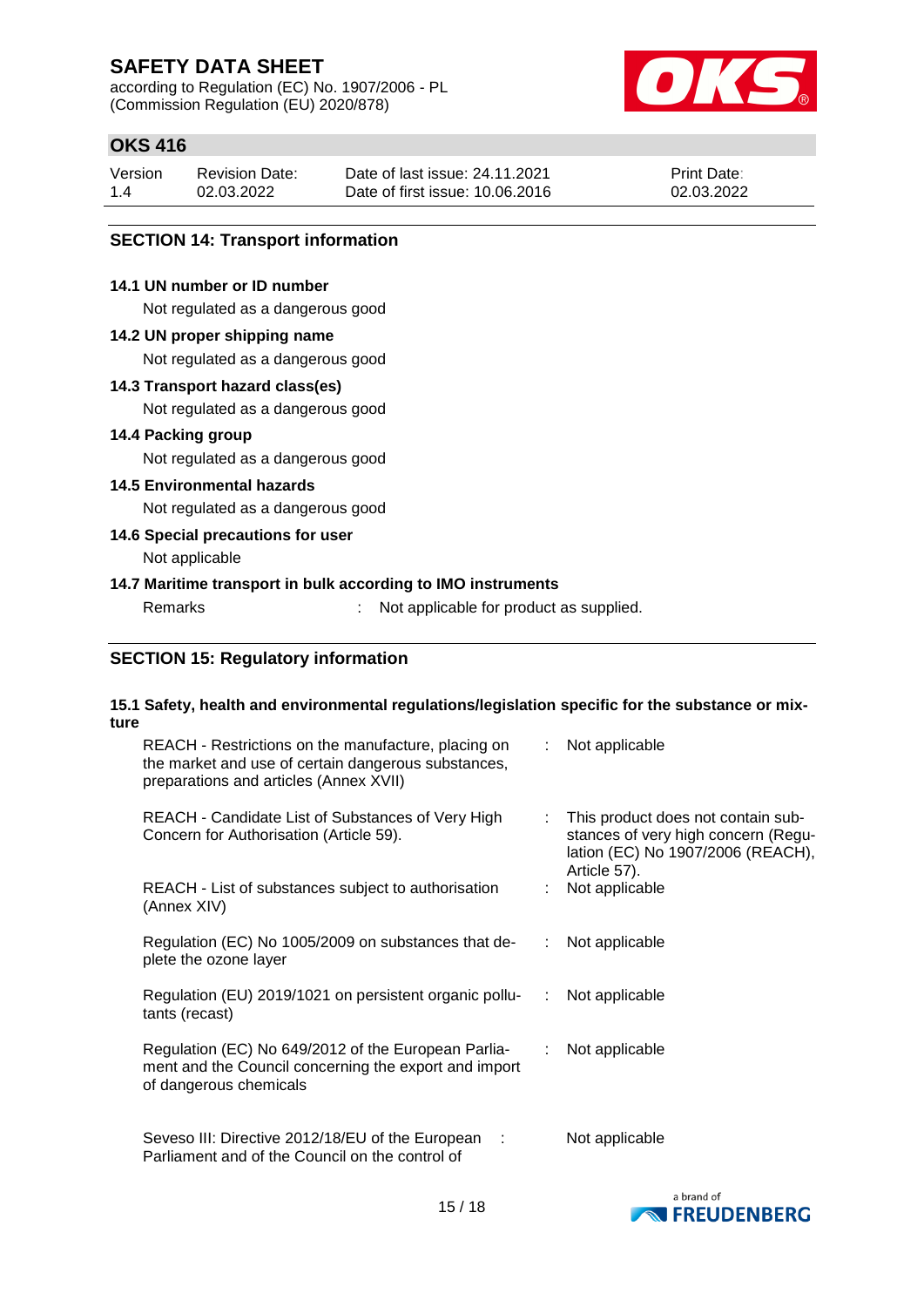according to Regulation (EC) No. 1907/2006 - PL (Commission Regulation (EU) 2020/878)



## **OKS 416**

| Version | <b>Revision Date:</b> | Date of last issue: 24.11.2021  | <b>Print Date:</b> |
|---------|-----------------------|---------------------------------|--------------------|
| 1.4     | 02.03.2022            | Date of first issue: 10.06.2016 | 02.03.2022         |

major-accident hazards involving dangerous substances.

Volatile organic compounds : Directive 2010/75/EU of 24 November 2010 on industrial emissions (integrated pollution prevention and control) Not applicable

#### **Other regulations:**

Act of 25 February 2011 on chemical substances and their mixtures (i.e. Journal of Laws of 2019, No. 0, item 1225)

Regulation (EC) No 1272/2008 of the European Parliament and of the Council of 16 December 2008 on classification, labelling and packaging of substances and mixtures, amending and repealing Directives 67/548/EEC and 1999/45/EC, and amending Regulation (EC) No 1907/2006 (Official Journal of the European Union L 353 from 31.12.2008) with further adaptation to technical progress (ATP).

Regulation (EC) No 1907/2006 of the European Parliament and of the Council of 18 December 2006 concerning the Registration, Evaluation, Authorisation and Restriction of Chemicals (REACH), establishing a European Chemicals Agency, amending Directive 1999/45/EC and repealing Council Regulation (EEC) No 793/93 and Commission Regulation (EC) No 1488/94 as well as Council Directive 76/769/EEC and Commission Directives 91/155/EEC, 93/67/EEC, 93/105/EC and 2000/21/EC (Official Journal of the European Union L 396 from 30.12.2006, as amended).

Commission Regulation (EU) 2015/830 of 28 May 2015 amending Regulation (EC) No 1907/2006 of the European Parliament and of the Council on the Registration, Evaluation, Authorisation and Restriction of Chemicals (REACH)

Ordinance of the Minister of Health of 10 August 2012 concerning the criteria and procedure of classification of chemical substances and their mixtures (consolidated text Dz. U. of 2015., pos. 208).

Ordinance of the Minister of Economy, Labour and Social Policy of 21st December 2005 concerning the basic requirements for personal protective equipment (Dz. U. Nr. 259, item 2173). Ordinance of the Minister of Labour and Social Policy of 12 June 2018 concerning the highest allowable concentrations and levels of the agents harmful for health in the workplace (Dz.U 2018 pos 1286, with later amendments).

Ordinance of the Minister of Health of 2nd February 2011 concerning tests and measurement of agents harmful for health in the workplace (Dz. U. Nr. 33, item 166 wraz z późn. zm.).

Ordinance of the Minister of Health of 30th December 2004 on the health and safety of workers related to chemical agents at work (Dz. U. from 2005, Nr. 11, item 86, as amended).

Act of 14 December 2012. on Waste (Journal of Laws of 2013. pos. 21, as amended). Act of 13 June 2013. On packaging and packaging waste Journal. U. of 2013. Item. 888, as amended).

Ordinance of the Minister of Climate of 2nd January 2020 on Waste Catalog (Dz. U. 2020 item 10).

Ordinance of the Minister of Environment on the requirements for carrying out the process of thermal treatment of waste and how to deal with waste produced in the process. (Dz. U. of 2016., Pos. 108)

Act of 19 August 2011 on transport of dangerous goods (Dz. U. Nr. 227, item 1367, as amended).

Government Statement of 18 February 2019 on enforcing of changes Annexes A and B of European Agreement concerning international transport of dangerous goods by road (ADR) (Dz. U. 2019, item 769).

Ordinance of the Minister of Health of 20th April 2012 concerning labeling of containers of dangerous substances and dangerous mixtures and some mixtures ((consolidated text) Dz. U. z

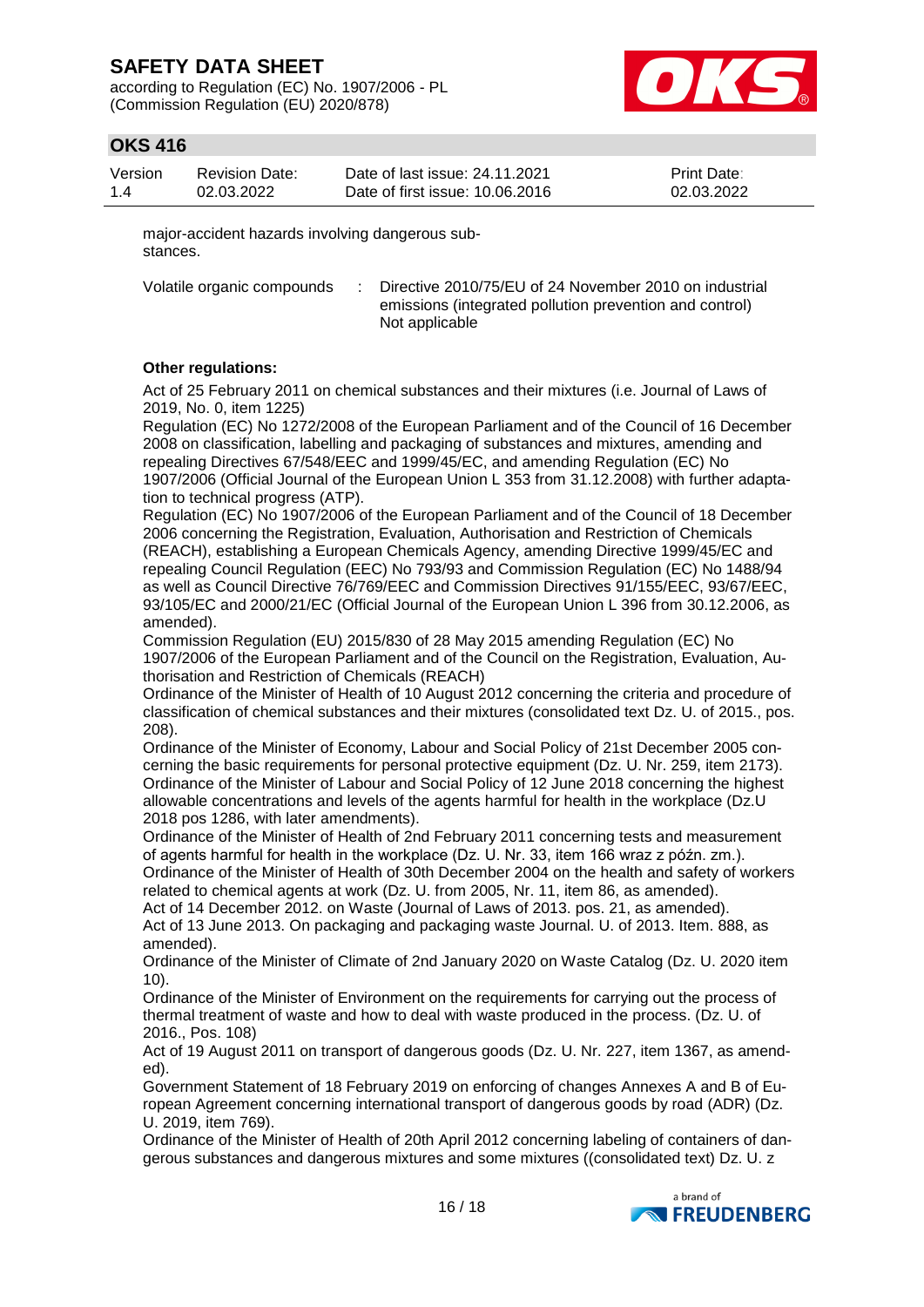according to Regulation (EC) No. 1907/2006 - PL (Commission Regulation (EU) 2020/878)



## **OKS 416**

| Version | <b>Revision Date:</b> | Date of last issue: 24.11.2021  | <b>Print Date:</b> |
|---------|-----------------------|---------------------------------|--------------------|
| 1.4     | 02.03.2022            | Date of first issue: 10.06.2016 | 02.03.2022         |

2015 nr. 0 poz. 450).

Ordinance of the Minister of Health of 11th June 2012 concerning categories of dangerous substances and dangerous mixtures for which containers must be fitted with child-resistant fastenings and a tactile warning of danger (Dz. U. from 2012, item 688 as amended).

#### **15.2 Chemical safety assessment**

This information is not available.

### **SECTION 16: Other information**

**Full text of H-Statements**

H412 : Harmful to aquatic life with long lasting effects.

#### **Full text of other abbreviations**

ADN - European Agreement concerning the International Carriage of Dangerous Goods by Inland Waterways; ADR - European Agreement concerning the International Carriage of Dangerous Goods by Road; AIIC - Australian Inventory of Industrial Chemicals; ASTM - American Society for the Testing of Materials; bw - Body weight; CLP - Classification Labelling Packaging Regulation; Regulation (EC) No 1272/2008; CMR - Carcinogen, Mutagen or Reproductive Toxicant; DIN - Standard of the German Institute for Standardisation; DSL - Domestic Substances List (Canada); ECHA - European Chemicals Agency; EC-Number - European Community number; ECx - Concentration associated with x% response; ELx - Loading rate associated with x% response; EmS - Emergency Schedule; ENCS - Existing and New Chemical Substances (Japan); ErCx - Concentration associated with x% growth rate response; GHS - Globally Harmonized System; GLP - Good Laboratory Practice; IARC - International Agency for Research on Cancer; IATA - International Air Transport Association; IBC - International Code for the Construction and Equipment of Ships carrying Dangerous Chemicals in Bulk; IC50 - Half maximal inhibitory concentration; ICAO - International Civil Aviation Organization; IECSC - Inventory of Existing Chemical Substances in China; IMDG - International Maritime Dangerous Goods; IMO - International Maritime Organization; ISHL - Industrial Safety and Health Law (Japan); ISO - International Organisation for Standardization; KECI - Korea Existing Chemicals Inventory; LC50 - Lethal Concentration to 50 % of a test population; LD50 - Lethal Dose to 50% of a test population (Median Lethal Dose); MARPOL - International Convention for the Prevention of Pollution from Ships; n.o.s. - Not Otherwise Specified; NO(A)EC - No Observed (Adverse) Effect Concentration; NO(A)EL - No Observed (Adverse) Effect Level; NOELR - No Observable Effect Loading Rate; NZIoC - New Zealand Inventory of Chemicals; OECD - Organization for Economic Co-operation and Development; OPPTS - Office of Chemical Safety and Pollution Prevention; PBT - Persistent, Bioaccumulative and Toxic substance; PICCS - Philippines Inventory of Chemicals and Chemical Substances; (Q)SAR - (Quantitative) Structure Activity Relationship; REACH - Regulation (EC) No 1907/2006 of the European Parliament and of the Council concerning the Registration, Evaluation, Authorisation and Restriction of Chemicals; RID - Regulations concerning the International Carriage of Dangerous Goods by Rail; SADT - Self-Accelerating Decomposition Temperature; SDS - Safety Data Sheet; SVHC - Substance of Very High Concern; TCSI - Taiwan Chemical Substance Inventory; TRGS - Technical Rule for Hazardous Substances; TSCA - Toxic Substances Control Act (United States); UN - United Nations; vPvB - Very Persistent and Very Bioaccumulative